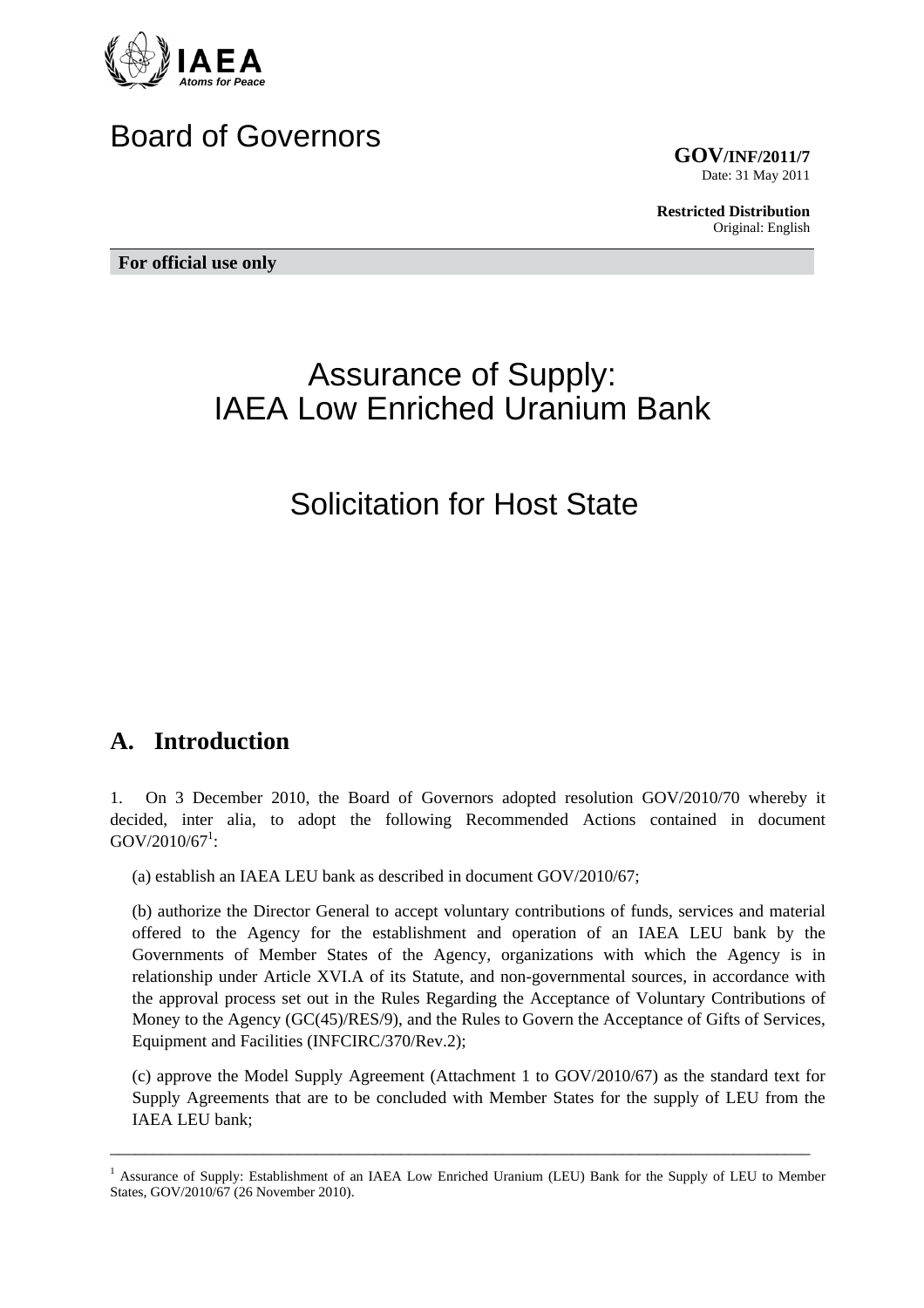(d) request the Director General to consider proposals from any Member State interested to act as a Host State for the IAEA LEU bank on the basis foreseen in GOV/2010/67 and to negotiate with one or more Member States a draft Host State Agreement, in accordance with the criteria set out in paragraphs 15 and 16 of GOV/201/67, for approval by the Board;

(e) Authorize the Director General to operate the IAEA LEU bank in accordance with relevant provisions of GOV/2010/67 and subject to the conclusion of the Host State Agreement referred to in paragraph (d) above;

(f) authorize the Director General to conclude and subsequently implement a Supply Agreement with a Member State for the supply of LEU from the IAEA LEU bank when the Director General concludes that the Member State meets the eligibility criteria set out in GOV/2010/67, without the requirement for a case-by-case authorization by the Board, but with the requirement for the Director General to keep the Board informed of the progress of individual Agreements; and

(g) request the Director General to keep the Board informed on the detailed financial and administrative plan for the on-going operation of the LEU bank to ensure its effective management and sustainability.

2. With regard to the establishment and operation of the IAEA LEU bank, GOV/2010/67 (paragraphs 15 and 16) states that:

*"15. The Agency shall be the owner of the LEU in the IAEA LEU bank and the LEU shall be under its control and in its formal legal possession. The Agency shall be responsible for storing and protecting materials in its possession by ensuring, through any Host State Agreement, that the LEU is safeguarded against natural and other hazards, unauthorized removal or diversion, damage or destruction, including sabotage, and forcible seizure. In addition, the Agency through any Host State Agreement shall ensure the application of IAEA safeguards to the LEU in the IAEA LEU bank, as well as the application of the safety standards and measures, and the physical protection measures by the Host State or States. The IAEA LEU bank shall be located in one or more Member States that is prepared to act as a Host State. For effective operation of the LEU bank, it would be preferable for the Host State or States to have a developed nuclear infrastructure.* 

*16. The Agency, with Board approval, shall conclude with any Host State a Host State Agreement, similar to the present IAEA Headquarters Agreement, that shall provide for the safety and security and appropriate liability coverage of the storage facility and shall afford those privileges and immunities to the Agency that are necessary for the independent operation of the IAEA LEU bank, including the right to transport LEU to and from the IAEA LEU bank as determined by the Agency in accordance with the Statute and the Host State(s) agreement. In addition, if necessary, guaranteed transit arrangements shall be concluded with States neighbouring the Host State."*

3. With regard to the funding of the IAEA LEU bank, GOV/2010/67 (paragraph14), inter alia, states that:

*"The costs of all requirements associated with the operation of the [IAEA LEU] bank shall be covered exclusively either by the pledged contributions […] or by additional voluntary contributions of funds and services accepted by the Director General […]."*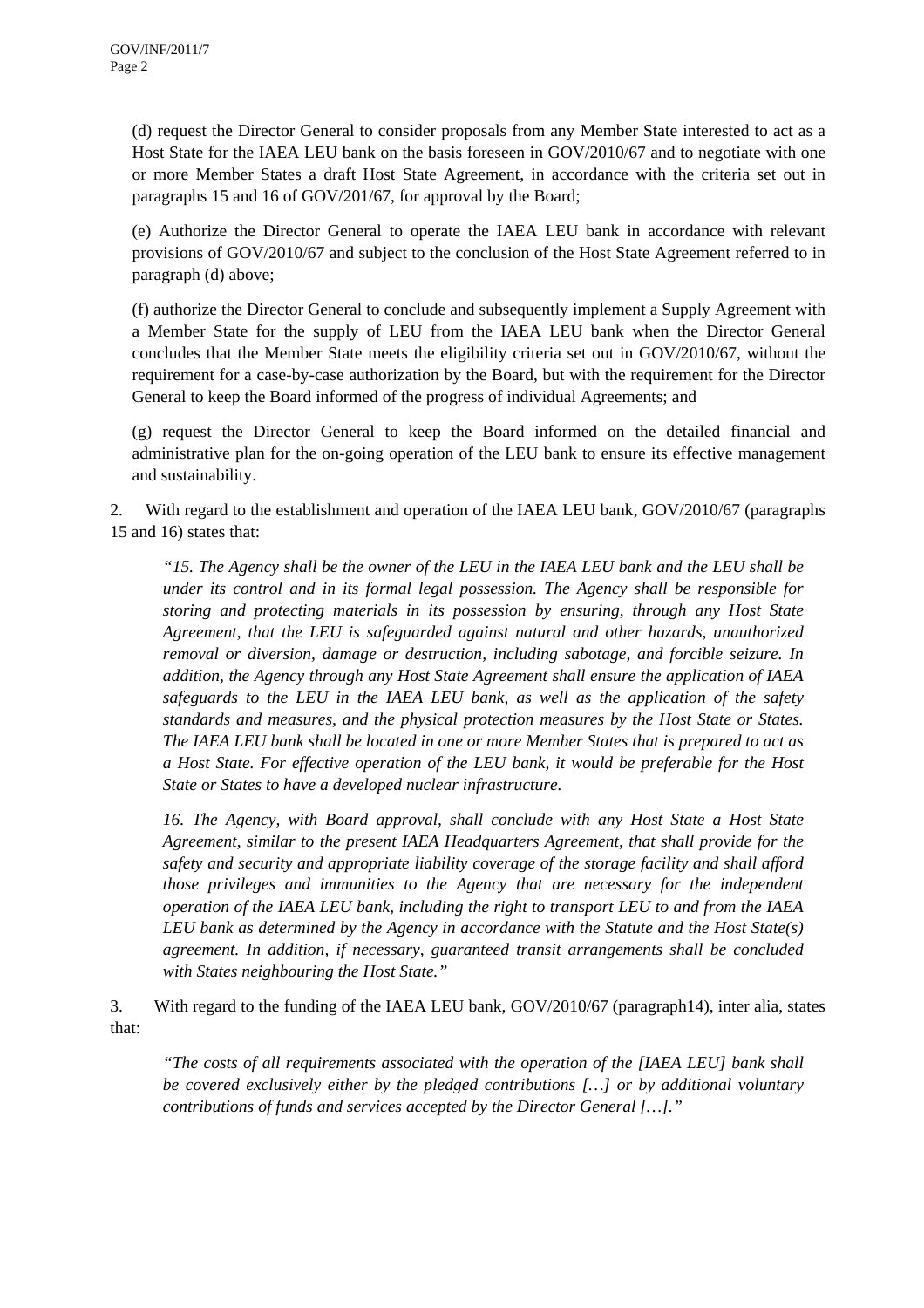4. The present document outlines the requirements identified by the Secretariat for the selection of a Host State with a suitable site to locate an IAEA LEU bank. It also includes guidance for the provision of information for the submission by interested Member States of "Expressions of Interest" to serve as a Host State. Member States interested in offering to host the IAEA LEU bank are invited to communicate to the Secretariat the relevant capabilities and characteristics in the areas listed below. The Secretariat intends to assess the information submitted, inter alia, through reviews and on-site missions, as required, prior to the negotiation of any Host State Agreement.

# **B. Technical Requirements (Infrastructure and Site Characteristics)**

5. As specified in GOV/2010/67 (paragraph 11), an IAEA LEU bank shall be a physical stock of LEU of standard commercial specification, with U-235 at enrichment levels ranging up to  $4.95\%$ .<sup>2</sup> As specified in GOV/2010/67 (paragraph 15), an IAEA LEU Bank preferably would be located in a Host State or States with a developed nuclear infrastructure. The Secretariat expects that such infrastructure includes the capability to handle enriched uranium hexafluoride  $(UF<sub>6</sub>)$ , as described below.

6. As also specified in GOV/2010/67 (paragraph 15), the IAEA shall be the owner of the LEU in the IAEA LEU bank and the LEU shall be under its control and in its formal legal possession. The IAEA shall through a Host State Agreement, inter alia, ensure that the LEU is safeguarded against natural and other hazards, unauthorized removal, and damage or destruction.

7. Technical requirements for the site for the proposed IAEA LEU bank are set out below.

#### **B.1.1.** Nuclear Licensed Site with Existing UF<sub>6</sub> Operations

8. It is envisaged by the Secretariat that the proposed IAEA LEU bank shall comprise a segregated structure<sup>3</sup> suitable for the long term storage of sixty 30B cylinders filled with enriched UF<sub>6</sub> and associated handling and transportation equipment.<sup>4</sup>

9. The proposed IAEA LEU bank shall be located on a licensed nuclear site with industrial scale operations, and fully operational infrastructure, for the handling, storage, transportation and processing of  $UF_6$ , including cylinder management equipment, safety and security systems, and emergency response plans for leaks, fires and other emergencies. The proposed site shall have human resources with experience in handling enriched  $UF<sub>6</sub>$ .

10. The proposed LEU bank site shall have all required services available,<sup>5</sup> including utilities such as water and electricity as well as local road or rail transportation infrastructure suitable for movement of fully loaded UF<sub>6</sub> cylinders to the proposed point of export from the territory of the Host State.

<sup>&</sup>lt;sup>2</sup> The IAEA LEU shall have an enrichment range of  $2\% - 4.95\%$  corresponding to the requirements of the latest ASTM C-996 standard specification for  $UF<sub>6</sub>$ .

<sup>&</sup>lt;sup>3</sup> For example, this may be an engineered concrete or steel framed structure, with insulated wall and roof panels, covering an area of approximately 2 000 square metres, including  $UF_6$  cylinder handling equipment, an overhead crane with a lifting capacity of at least 15 tons, and a large capacity fork lift.

<sup>&</sup>lt;sup>4</sup> This would comprise a standard tractor with trailer, 20 industry standard flat racks each with a capacity for 4 full 30B cylinders loaded in UX-30 over packs.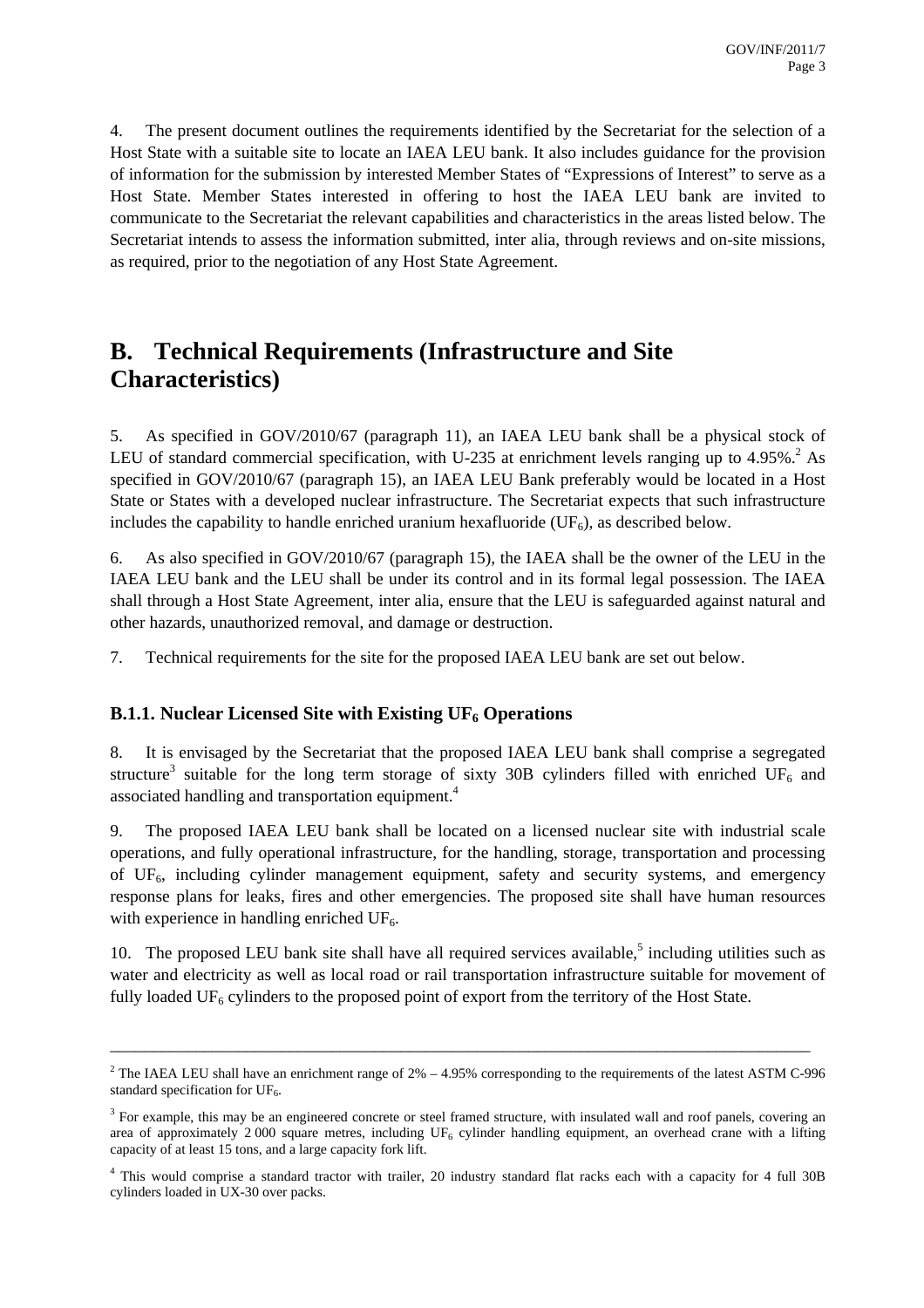11. The proposed site is envisaged to have a low probability of seismic activity and of extreme weather events such as floods, cyclones or tornadoes.

12. The operator of the proposed site is expected to be willing and able to monitor the IAEA LEU inventory and provide reports to the IAEA on a frequency agreed with the IAEA, and shall confirm the acceptance of nuclear material accountancy and control measures, as well as audits, of the IAEA LEU inventory, and accord unencumbered access to IAEA inspectors and staff at the request of the IAEA. It is envisaged that the site operator shall be responsible for all necessary safety and security measures and arrangements, as agreed with the IAEA. $^6$ 

## **B.1.2. Nuclear Safety and Nuclear Security**

13. It is envisaged by the Secretariat that the Host State shall have in place an adequate nuclear regulatory and legal framework that provides for nuclear safety and nuclear security measures.

14. It is also envisaged that the proposed site shall meet the requirements specified in the relevant IAEA Safety Standards, as well as other relevant international nuclear safety instruments, as advised by the Secretariat.<sup>7</sup>

15. For nuclear security, the Host State shall have in force domestic legislation covering physical protection requirements for nuclear material in use, storage and transit, comparable with those specified in the "Convention on the Physical Protection of Nuclear Material (INFCIRC/274, Rev.1) and the Amendment" thereto (GOV/INF/2005/10-GC(49)INF/6), as well as other relevant international nuclear security instruments as advised by the Secretariat.<sup>8</sup>

16. The Host State and the operator of the proposed site shall accept remote and local electronic monitoring by the IAEA of the IAEA LEU bank and of the LEU cylinders stored therein using a monitoring system to be selected by the IAEA, and shall facilitate the installation, operation and maintenance by the IAEA or its agents of the monitoring system.

17. The proposed site shall have adequate emergency preparedness equipment and systems, and decontamination equipment stored on site, including protective suits, hand-held detectors and radiation monitors.<sup>9</sup>

18. Upon the request of the IAEA, the Host State should commit to accept IAEA safety and security review missions to the proposed LEU bank site. These missions should include inter alia: the International Physical Protection Advisory Service (IPPAS); the Integrated Regulatory Review Service (IRRS); the Safety Evaluation for Fuel Cycle Facilities (SEDO); the Integrated Safety Review (ISR); and the Safety Culture Assessment Review Team (SCART).

<sup>&</sup>lt;sup>5</sup> Including reliable continuous telephone and Internet communications.

<sup>&</sup>lt;sup>6</sup> The details of incident and emergency preparedness and response plans and responsibilities shall be agreed in supplemental technical agreements between the IAEA, the Host State and the site operator.

 $^7$  The relevant international instruments related to nuclear safety are listed in the Nuclear Safety Review for the Year 2010 (GOV/2011/4), as submitted to the Board of Governors and to be submitted to the General Conference.

<sup>&</sup>lt;sup>8</sup> The relevant international instruments related to nuclear security are listed in the Nuclear Security Report 2010: Measures to Protect Against Nuclear Terrorism, as submitted to the Board of Governors and the General Conference (GOV/2010/42- GC(54)/9).

<sup>&</sup>lt;sup>9</sup> The details of emergency preparedness and response plans and arrangements, including the allocation of responsibilities shall be agreed in supplemental technical agreements between the IAEA, the Host State and the site operator as appropriate.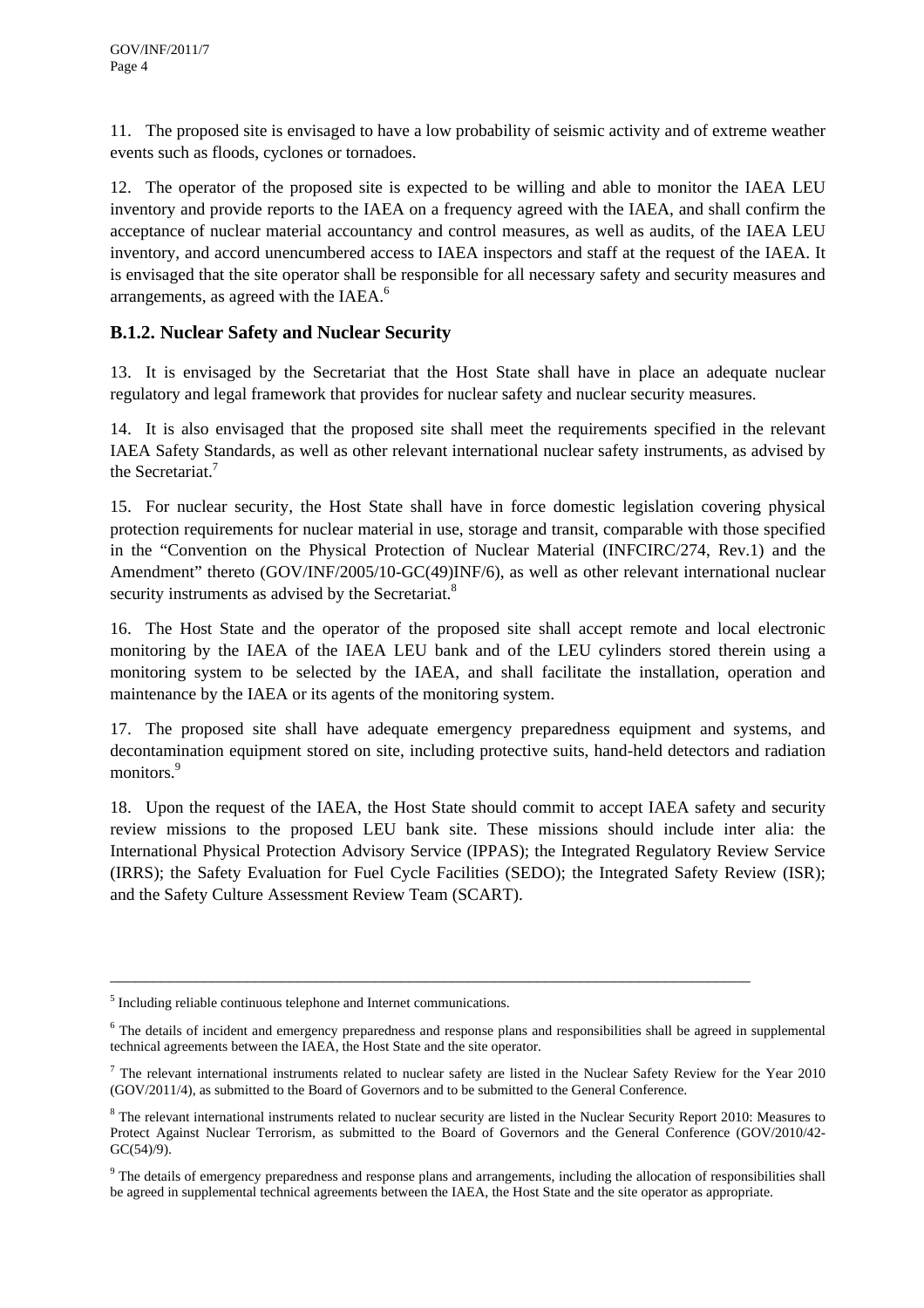### **B.1.3. Safeguards**

19. In accordance with GOV/2010/67 (paragraph 15), the IAEA LEU shall be subject to the IAEA safeguards. The IAEA shall through a Host State Agreement ensure that appropriate measures are applied for safeguarding the IAEA LEU.

### **B.1.4. Industrial Safety**

20. It is envisaged by the Secretariat that other industrial operations at or near the proposed IAEA LEU bank site shall meet international norms for industrial safety, and the reporting chains and responsibilities for the management of those operations, and any potential interactions with the proposed IAEA LEU bank site shall be clearly defined.

### **B.1.5. Environment**

21. It is also envisaged that an environmental impact assessment for the proposed site has been conducted by the site operator, or will be conducted in connection with the submission of an Expression of Interest to host the IAEA LEU bank (see below). Such an environmental impact assessment shall also cover the handling and storage of enriched  $UF_6$  stored in the IAEA LEU bank.

## **B.1.6. Minimization of IAEA Costs for Site Construction / Modification, Operation**

22. The cost and timescales of establishing the IAEA LEU bank as a segregated IAEA storage area shall be important considerations for site selection. The Secretariat expects that proposals to host the IAEA LEU bank shall seek to minimize the costs to the IAEA for the construction or upgrading of the LEU storage area, and for operations and audit costs. In this regard, the relevant factors, inter alia, shall be the availability, condition and environmental integrity of existing buildings that meet appropriate seismic and regulatory standards which, if needed, can be upgraded for the IAEA LEU bank; local  $UF<sub>6</sub>$ loading and transportation hardware and infrastructure and the availability of  $UF<sub>6</sub>$  support facilities such as cylinder decanting and pressure testing capabilities; the capability of the site systems for radiation and chemical monitoring and protection; and the cost of safeguards arrangements.

## **B.1.7. Voluntary Contributions and Cost Sharing**

23. As noted above, GOV/2010/67 (paragraph14), inter alia, stated that the costs of all requirements associated with the operation of the IAEA LEU bank shall be covered exclusively either by the pledged contributions or by additional voluntary contributions of funds and services accepted by the Director General. In this regard, as part of the Expressions of Interest, Member States are encouraged to consider providing to the IAEA, offers of in-kind and financial contributions towards the cost of setup or operation of the IAEA LEU bank. A Host State may wish to facilitate the establishment and continuing operation of the IAEA LEU bank by voluntarily contributing, inter alia, funds, infrastructure, natural uranium, conversion and/or enrichment services, enriched uranium product (with an enrichment range of 2% – 4.95%) corresponding to the requirements of the latest ASTM C-996 standard specification for UF<sub>6</sub>, handling and transportation services and equipment, nuclear safety and security services, and insurance premiums or other form of financial security for potential liability for nuclear damage. A Host State may wish to offer cost sharing arrangements for items such as, the safety and security review missions, and the IAEA LEU bank management and operations. A Host State could also consider such voluntary contributions in partnership with other Member States.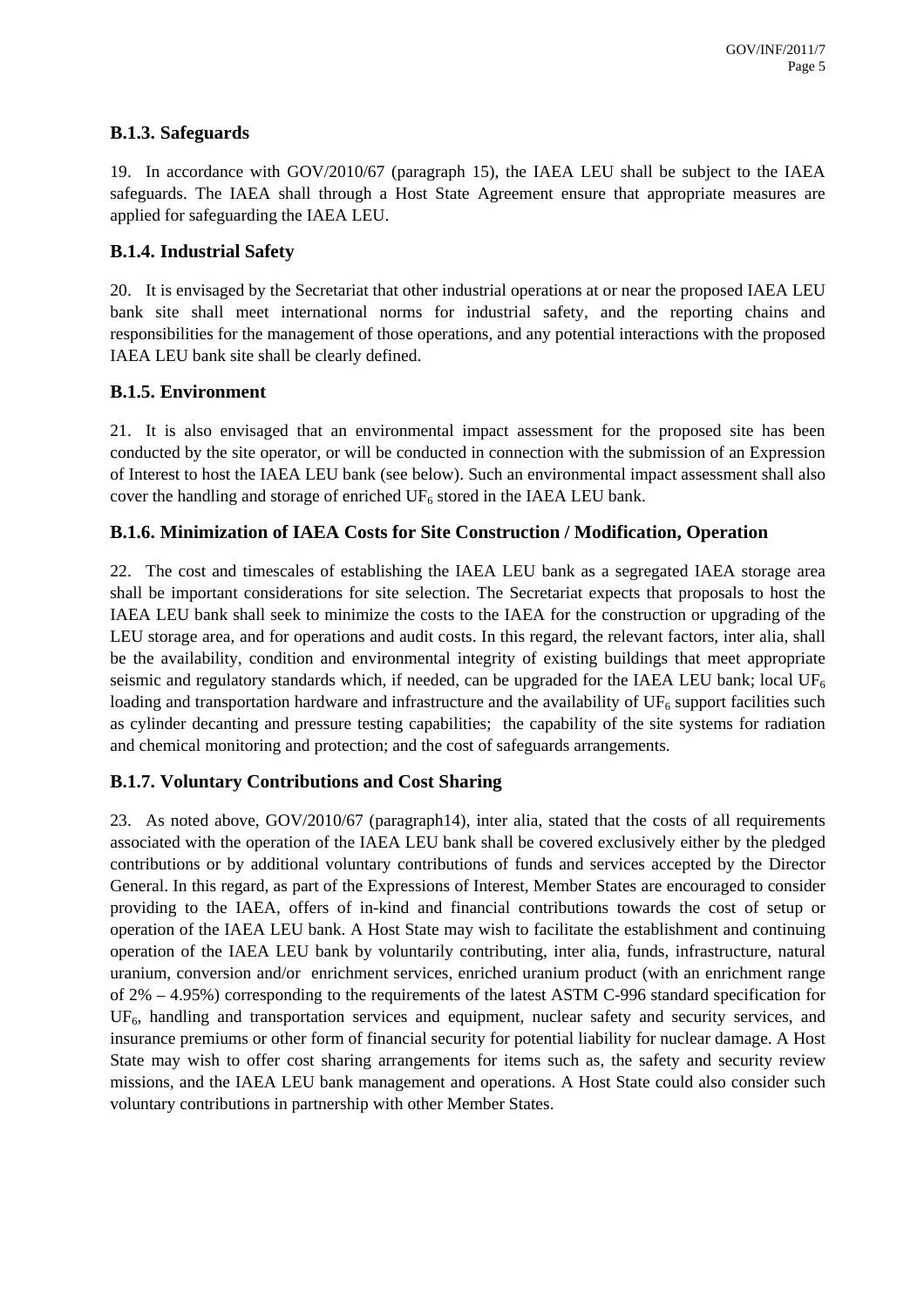# **C. Legal Arrangements**

24. In accordance with GOV/2010/67 (paragraph 16), a Host State Agreement shall be concluded similar to the present IAEA Headquarters Agreement,<sup>10</sup> that shall provide for the safety and security and appropriate liability coverage of the IAEA LEU bank and shall afford those privileges and immunities to the IAEA that are necessary for the independent operation of the IAEA LEU bank, including the right to transport LEU to and from the IAEA LEU bank as determined by the IAEA in accordance with the Statute and the Host State Agreement. The IAEA and the Host State Government may also enter into supplemental or technical agreements and arrangements as may be necessary. A Host State Agreement shall require approval by the Board of Governors prior to signature. The elements of a proposed Host State Agreement are briefly summarized in Annex I of this document.

# **D. Expressions of Interest**

25. Member States interested in hosting the IAEA LEU bank are invited to submit Expressions of Interest, along with any pledges of voluntary contributions of funds, nuclear material and/or related services as appropriate by the due date and in the manner specified in Annex II below.

26. The information in Annexes I and II provides the official basis for the formulation of Expressions of Interest by interested Member States.

27. The IAEA shall treat all submissions of Expressions of Interest in accordance with its policy on the security of information and other established procedures.

28. The Secretariat shall assess all Expressions of Interest that are submitted by the due date on the basis of a technical valuation involving the participation of Agency staff and relevant expertise drawn from the nuclear industry. Information on the selection of the Host State is expected to be provided to Member States by the Secretariat in fall 2011.

# **E. Due Date and Format for Submitting Expressions of Interest**

29. Member States interested in offering a site for hosting the IAEA LEU bank are requested to submit their Expressions of Interest (see Annex II) in writing in the English language formulated on the basis of the information and requirements contained in this document, to the Secretariat no later than **29 July 2011**. All such Expressions of Interest should be provided in electronic format (MS Word or Adobe Acrobat PDF). The mailing address to which all documentation should be sent, through the Permanent Missions of Member States to the IAEA, is as follows: Expressions of Interest, Office of the Deputy Director General, Department of Nuclear Energy, International Atomic Energy Agency, Vienna International Centre, Vienna, A-1400, Austria.

 $10$  INFCIRC/15/Rev.1.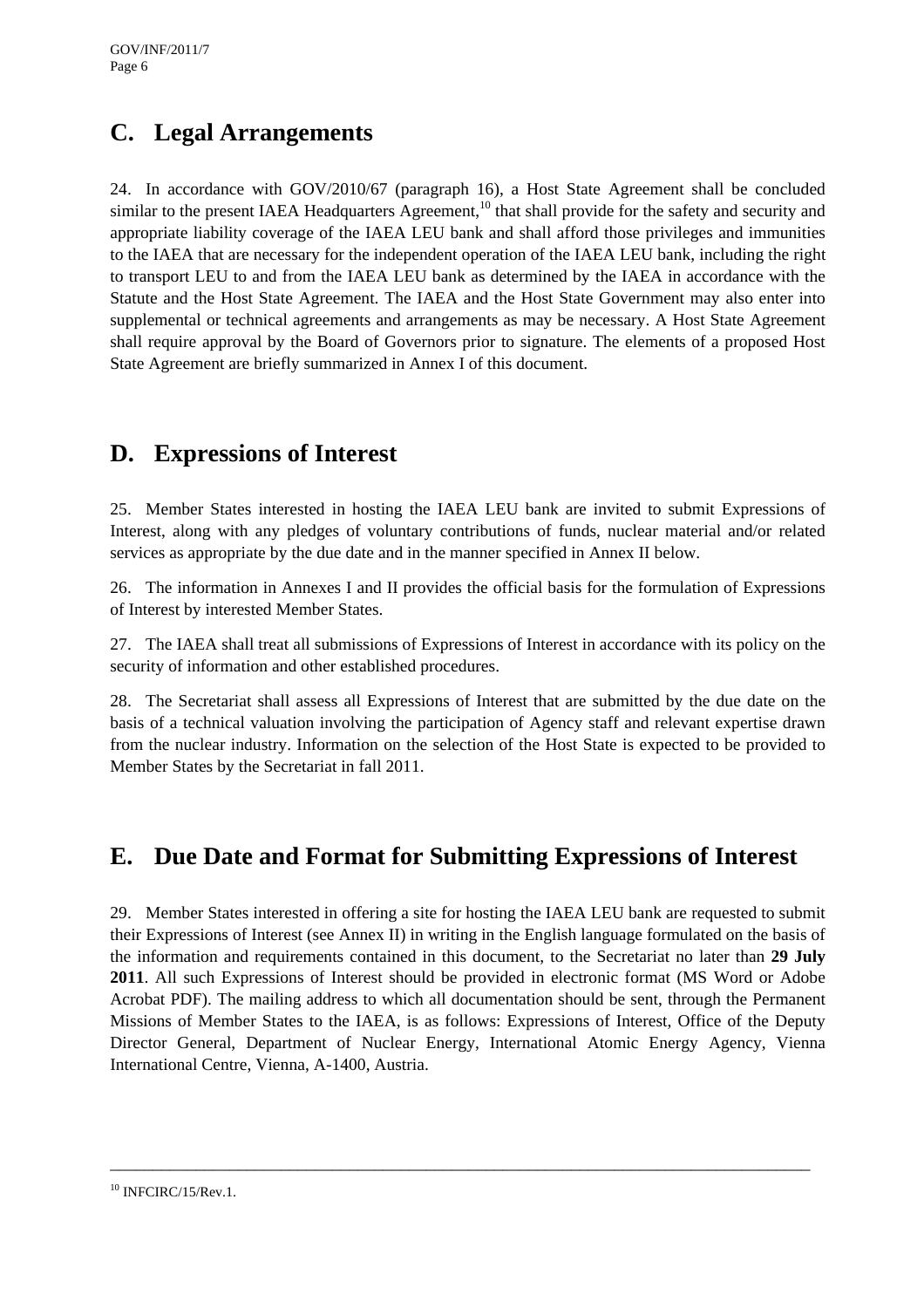# **Annex I**

# **Elements of a Proposed Host State Agreement**

## **IAEA LEU Bank**

1. Description of physical aspects of the IAEA LEU bank including its location and some of the technical features of the IAEA LEU bank.

2. Recognition that the IAEA shall be the owner of the LEU in the IAEA LEU bank and the LEU shall be under its control and in its formal legal possession.

3. Provision that the LEU in the IAEA LEU bank shall not be removed from the storage facility, nor shall the IAEA LEU bank be removed from the territory of the Host State, unless the IAEA should so decide.

4. Provision that the appropriate Host State authorities shall take whatever action may be necessary to ensure that the IAEA shall not be dispossessed of all or any part of the storage facility in which the IAEA LEU is held or of all or any part of the IAEA LEU without the express consent of the IAEA.

5. Provision that the Host State shall not place any limitation or restriction on the import into or the export from the territory of the Host State or, without the express consent of the IAEA, on the movement of the IAEA LEU within the territory of the Host State.

#### **Juridical Personality**

6. Recognition by the Host State of the juridical personality of the IAEA and, in particular, its capacity: (a) to contract; (b) to acquire and dispose of movable and immovable property; and (c) to institute legal proceedings.

#### **Extraterritoriality and Inviolability of the IAEA LEU Bank**

7. Recognition of the principles of extraterritoriality and inviolability of the IAEA LEU bank, which shall be under the control and authority of the IAEA.

#### **Financial Facilities and Freedom from Taxation**

8. Provision that the IAEA may freely purchase currencies, operate accounts, transfer funds, etc.

9. Provision that the IAEA and its property shall be exempt from all forms of taxation, including customs duties and prohibitions and restrictions on imports and exports related to the IAEA LEU bank.

#### **Officials of the IAEA, Transit and Sojourn, and Laissez Passer**

10. Provision that the officials of the IAEA (and other identified categories of persons) shall enjoy within and with respect to the Host State, privileges and immunities including: immunity from legal process of any kind in respect of words spoken or written, and of acts performed by them in their official capacity; immunity from personal arrest or detention; immunity from seizure of their personal and official baggage; and inviolability of all papers, documents and other official materials.

11. Provision that the Host State shall take all necessary measures to facilitate the entry into and sojourn in the Host State territory and shall place no impediment in the way of departure from the Host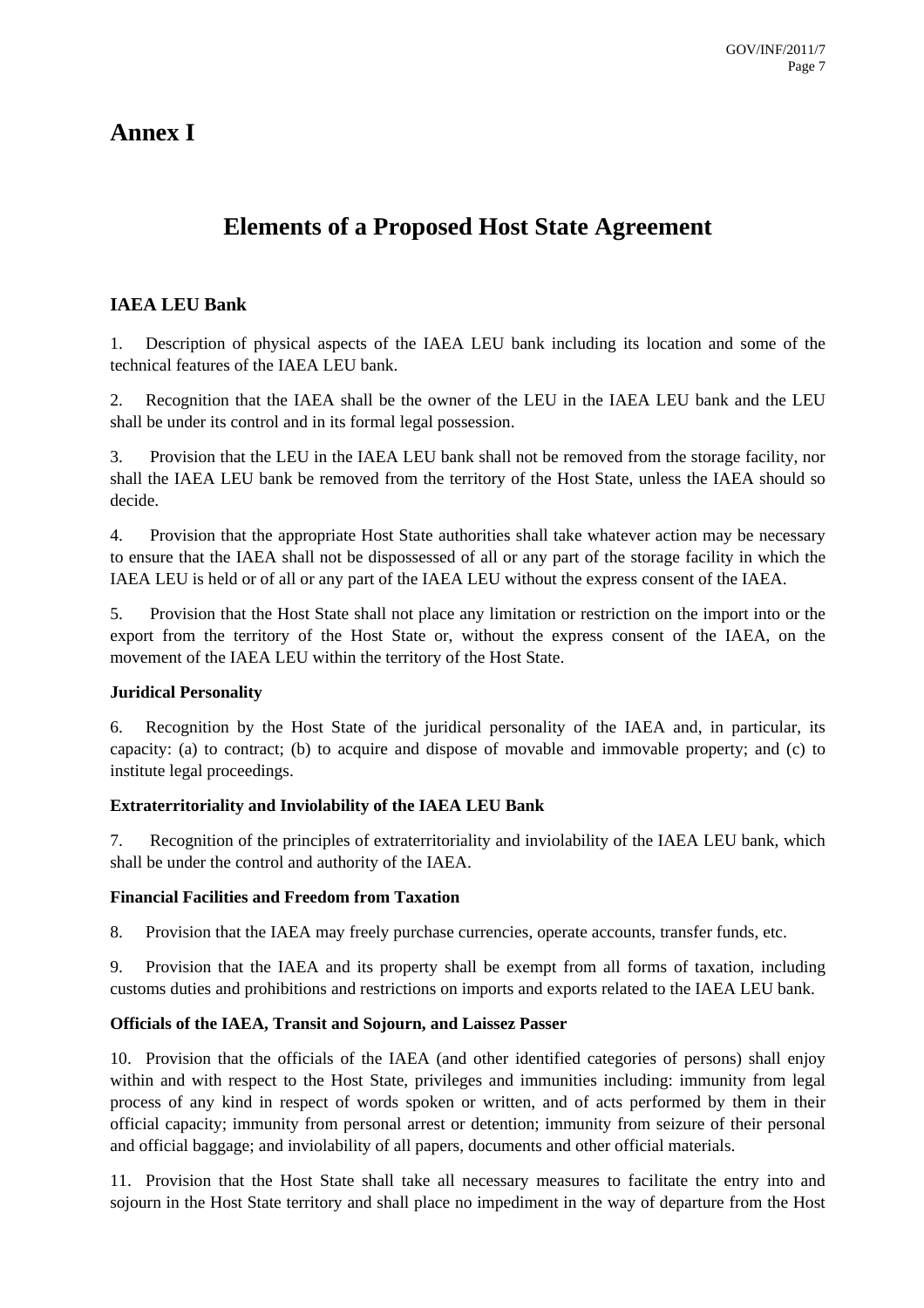State territory of IAEA officials (and other identified categories of persons), and shall ensure that no impediment is placed in the way of their transit to or from the IAEA LEU bank and shall afford any necessary protection in transit.

12. Provision that the Host State shall recognize and accept as a valid travel document the United Nations laissez passer issued to officials of the IAEA, to officials of the United Nations and to officials of other organizations.

#### **Protection of the IAEA LEU Bank**

13. Provision that the appropriate Host State authorities shall exercise due diligence to ensure that the tranquillity of the IAEA LEU bank is not disturbed by any person or group of persons attempting unauthorized entry into or creating disturbances in the immediate vicinity of the IAEA LEU bank, and shall provide on the boundaries and in the vicinity of the IAEA LEU bank such physical protection as may be required for this purpose.

#### **Nuclear Safety and Nuclear Security (Physical Protection)**

14. Provision that the IAEA's safety standards and physical protection measures shall apply to the IAEA LEU bank and the IAEA LEU. In particular, it should provide that the applicable safety standards and measures to be followed for the transport, handling and storage of the IAEA LEU shall as a minimum be those defined in IAEA document INFCIRC/18/Rev.1, as revised from time to time.

15. Provision that adequate physical protection measures shall be maintained with respect to the IAEA LEU bank and IAEA LEU. These measures shall as a minimum provide protection comparable to that set forth in IAEA document entitled "The Physical Protection of Nuclear Material and Nuclear Facilities" (INFCIRC/225/Rev.4, as revised from time to time).

## **Safeguards**

16. Provision that the IAEA will ensure that appropriate measures are applied for safeguarding the IAEA LEU.

### **Incidents and Liability for Nuclear Damage**

17. Provisions that in case of incidents originating in the IAEA LEU bank, the site operator shall promptly inform and as appropriate request assistance from the competent Host State authorities, which shall be given immediately, and that the IAEA shall be kept fully informed on a timely basis. Also, that the IAEA shall render all necessary assistance to the competent Host State authorities in the exercise of their functions under this paragraph. The details of emergency preparedness and response plans, and arrangements, including the allocation of responsibilities of the IAEA, the Host State and the site operator, shall be agreed in supplemental technical agreements between the IAEA, the Host State and the site operator, as appropriate.

18. Provisions that the Host State shall immediately notify the IAEA of incidents (whether radiation or otherwise) affecting or likely to affect the IAEA LEU bank and whether on-site or off-site which are or could adversely affect the safety and security of the IAEA LEU bank, including all incidents reportable under the International Nuclear and Radiological Event Scale (INES).

19. Provisions concerning liability for nuclear damage.

## **Supplemental Agreements and Settlement of Disputes**

20. Provision that the IAEA and the Host State may enter into such supplemental agreements as may be necessary.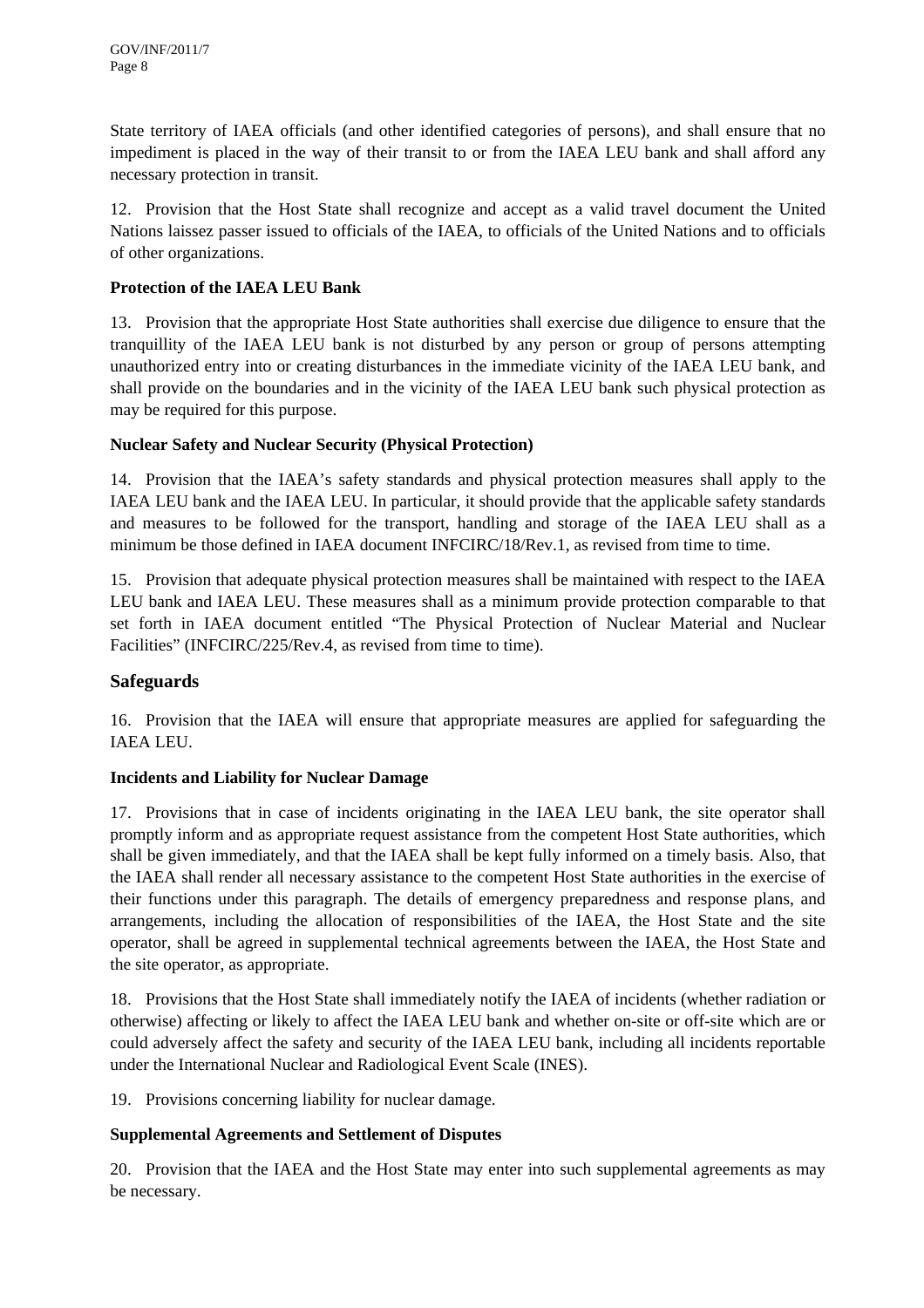21. Provision for the settlement of disputes.

#### **Operation of the Agreement**

22. Provisions for the entry into force of the Agreement, its amendment (modification) and termination. In this respect, the Agreement shall provide that it shall remain in force until terminated by the mutual consent of the IAEA and the Host State Government.<sup>11</sup> Notwithstanding the aforementioned, the Agreement shall cease to be in force if the IAEA LEU bank is removed from the territory of the Host State by the IAEA, except for such provisions as may be applicable in connection with the orderly termination of the functioning of the IAEA LEU bank.

 $11$  An initial period of 10 years in force is envisaged for the Host State Agreement.